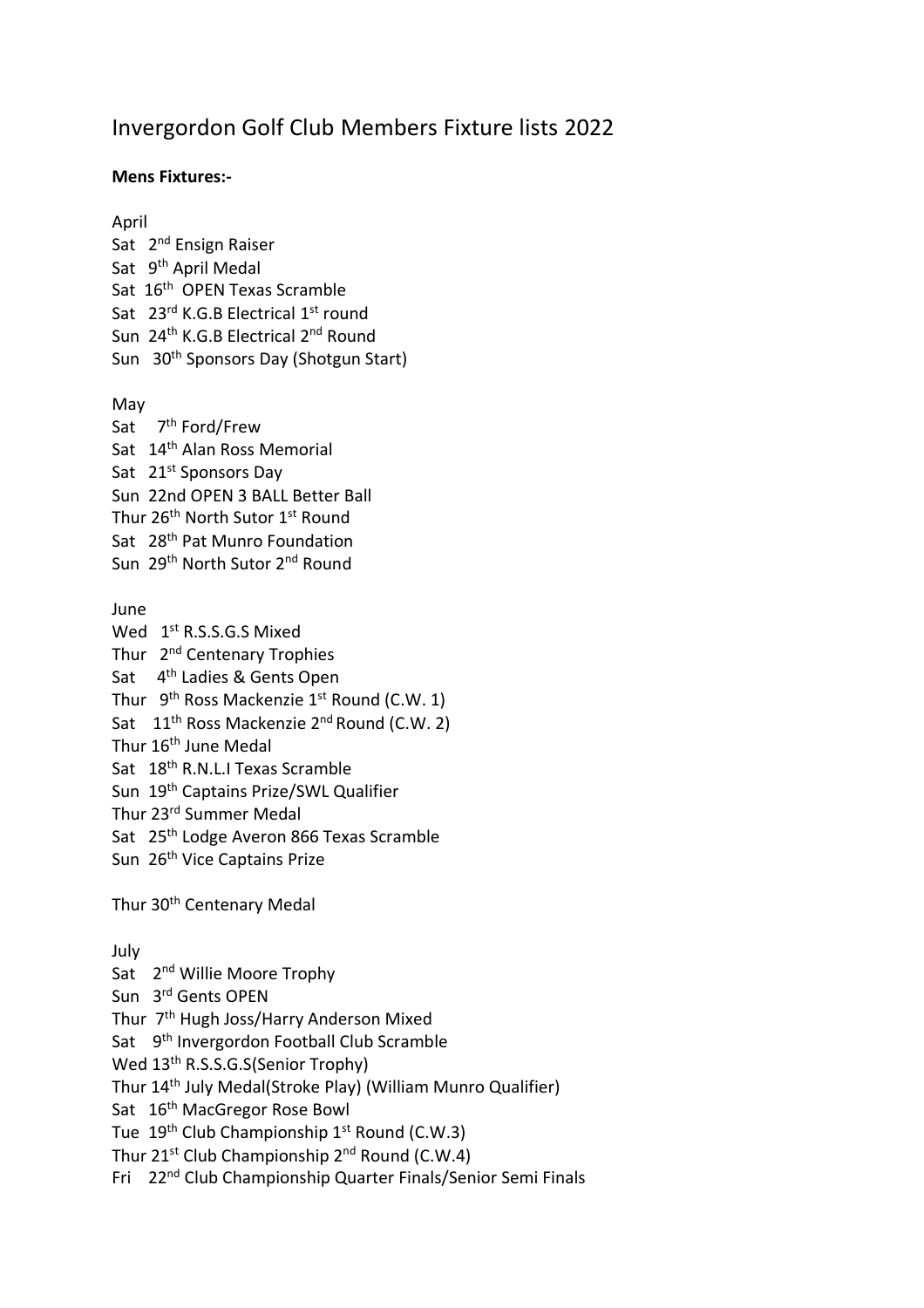Sat 23rd Club Championship Semi Finals/Finals Sun 24th OPEN 2 Person Scramble Tue 26th Rod MacGregors Junior Open Thur 28<sup>th</sup> SER/J W Henderson Sat 30<sup>th</sup> Invergordon Distillers Sun 31st Gents Open

## August

Thur 4<sup>th</sup> Blair Guild Trophy Sat G<sup>th</sup> Charity Fun Day Wed 10<sup>th</sup> Senior OPEN (55+ Stableford) Thur 11<sup>th</sup> August Medal (Stroke Play) Sat 13<sup>th</sup> Belhaven Trophy Thur 18<sup>th</sup> Dinwoodie/Gilmour 1<sup>st</sup> Round Sat 20<sup>th</sup> Gents 3 Ball Better Ball OPEN Sponsor Porex Sun 21st Dinwoodie/Gilmour 2<sup>nd</sup> Round Thur 25<sup>th</sup> New Course Trophies Sat 27<sup>th</sup> Coring Sun 28<sup>th</sup> Coring

September Sat 3<sup>rd</sup> Autum Medal (Stroke Play) Sat 10<sup>th</sup> Par 3 Courses V Clubbers Sat 17<sup>th</sup> September Medal Sun 25th OPEN Texas Scramble (4 Ball) Sponsor Kitchen Finesse

October Sat 8<sup>th</sup> Stevens/Colgate Sat 15<sup>th</sup> End of Season/Prize Giving

## **Ladies Fixtures**

April Sat 2<sup>nd</sup> Ensign Raiser Sat 9<sup>th</sup> April Medal Sat 16<sup>th</sup> Flag Competition Sun 17<sup>th</sup> OPEN Texas Scramble Sat 23<sup>rd</sup> Stableford Sun 30th Sponsors Day (Shotgun Start)

May Wed 4<sup>th</sup> May Medal Sat 7<sup>th</sup> Stabelford Wed 11<sup>th</sup> Caledonian Towage Sat 14th J.A Robertson Wed 18<sup>th</sup> Centenary Cup Sat 21<sup>st</sup> Stableford